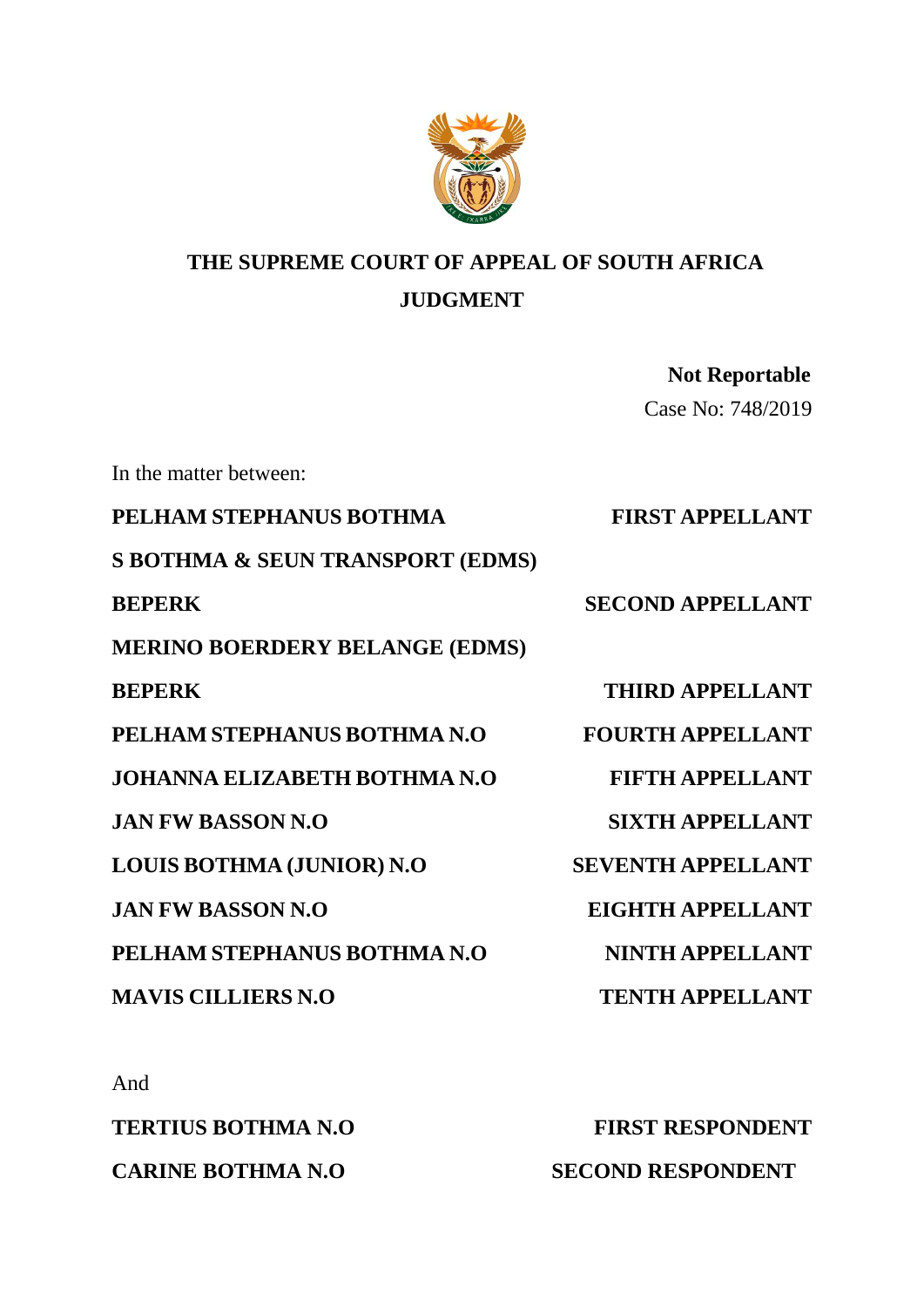**Neutral citation:** *Pelham Stephanus Bothma & Others v Tertius Bothma N.O & Another* (case no 748/2019) [2021] ZASCA 46 (15 April 2021)

**Coram:** DAMBUZA, SCHIPPERS, PLASKET JJA, GOOSEN and POYO-DLWATI AJJA

**Heard:** 16 November 2020

**Delivered:** This judgment was handed down electronically by circulation to the parties' representatives by email, publication on the Supreme Court of Appeal website and release to SAFLII. The date and time for hand-down is deemed to be 10h00 on 15 April 2021.

Summary: Law of Contract – principles on interpretation of legal documents restated – only admissible evidence of context may be led.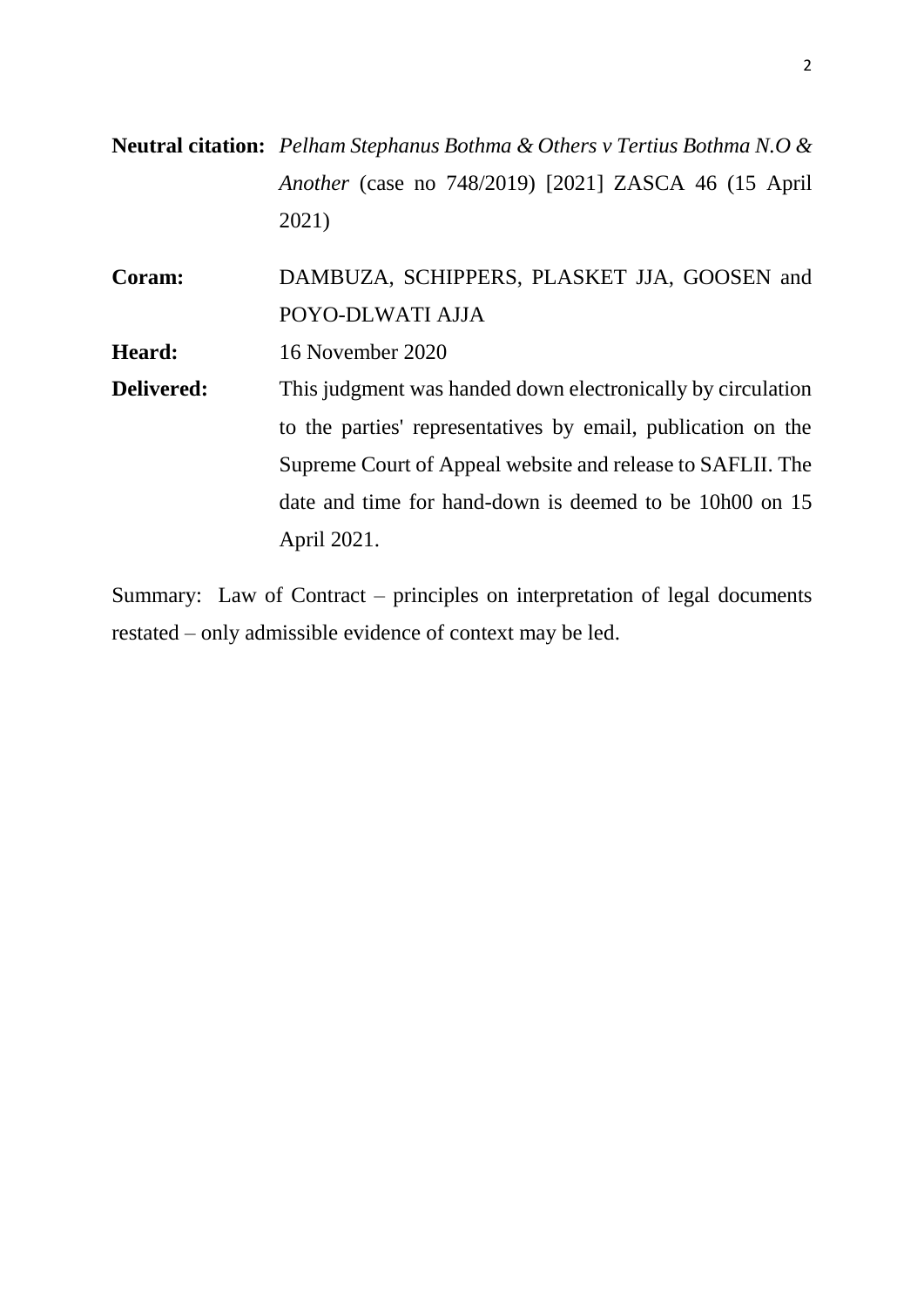# **ORDER**

**On appeal from:** Free State Division of the High Court, Bloemfontein (Rampai ADJP) sitting as court of first instance:

1. The appeal is dismissed with costs including the costs of two counsel.

#### **JUDGMENT**

**Dambuza JA (Schippers, Plasket JJA, Goosen and Poyo-Dlwati AJJA concurring)**

#### **Introduction**

[1] This appeal concerns the interpretation of the terms of a settlement agreement which was made an order of court. The appeal is against an order of the Free State Division of the High Court, Bloemfontein (Rampai ADJP, High Court), in terms of which the appellants were ordered to pay the respondents an amount of R15 million pursuant to their breach of the terms of the settlement agreement. The appeal is with leave of the high court (Naidoo ADJP).

# **Background**

[2] The appellants and respondents are close family. The first appellant, Mr Tertius Bothma, and the first respondent, Mr Pelham Bothma, are brothers. They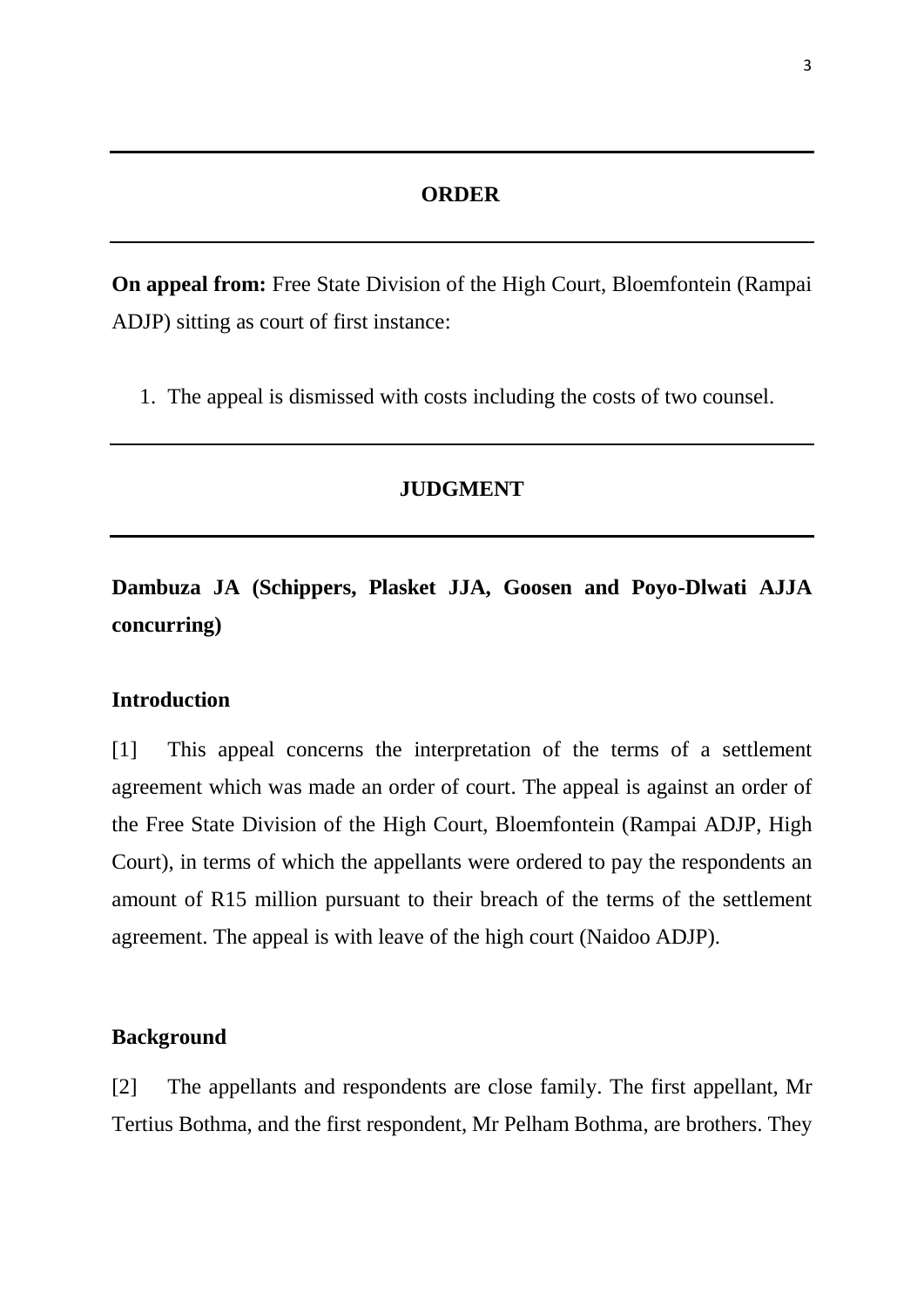are married to the second respondent Ms Carine Bothma and fifth appellant, Ms Johanna Bothma, respectively.

[3] For the 33 years leading up to 2005 the brothers conducted a sand mining and distribution business together. The business was started by their father in the 1950's. In 2005 the brothers parted ways. An agreement (skeidingsooreenkoms) concluded at their separation provided that Mr Pelham Bothma and his group of businesses (the appellants) would take all the business equipment and machinery.<sup>1</sup> They then had to bear the responsibility, including the cost, of rehabilitating a mining site on Portion 3 of Farm 442 Londondale, on which mining activities had been previously conducted over an extended period. In terms of the separation arrangement, Portion 3, including all the mining and mineral rights attaching thereto, was granted to Mr Tertius Bothma and Ms Carine Bothma (respondents).

[4] A dispute arose when the respondents became dissatisfied with the manner in which the rehabilitation was progressing. The matter was referred to arbitration before Judge Eloff (retired). The resultant arbitral award which was made an order of court on 20 September 2007, provided that the second appellant, S Bothma en Seuns Transport, of which Mr Pelham Bothma was a director, had to rehabilitate the land according to a rehabilitation plan (mynplan).

 $\overline{\phantom{a}}$ 

<sup>&</sup>lt;sup>1</sup> The main business of the appellants was conducted through the second appellant, S Bothma en Seun Transport. The associated entities were the Pelham Bothma Investment (beleggings), Trust of which Mr Pelham Bothma and his wife were trustees. There was also the Louis Bothma Investment Trust of which the seventh appellant, Mr Louis Bothma (son of a deceased brother), together with Mr Pelham Bothma, Mr Jan Basson, (eighth appellant), and Ms Mavis Cilliers, (tenth appellant), were trustees.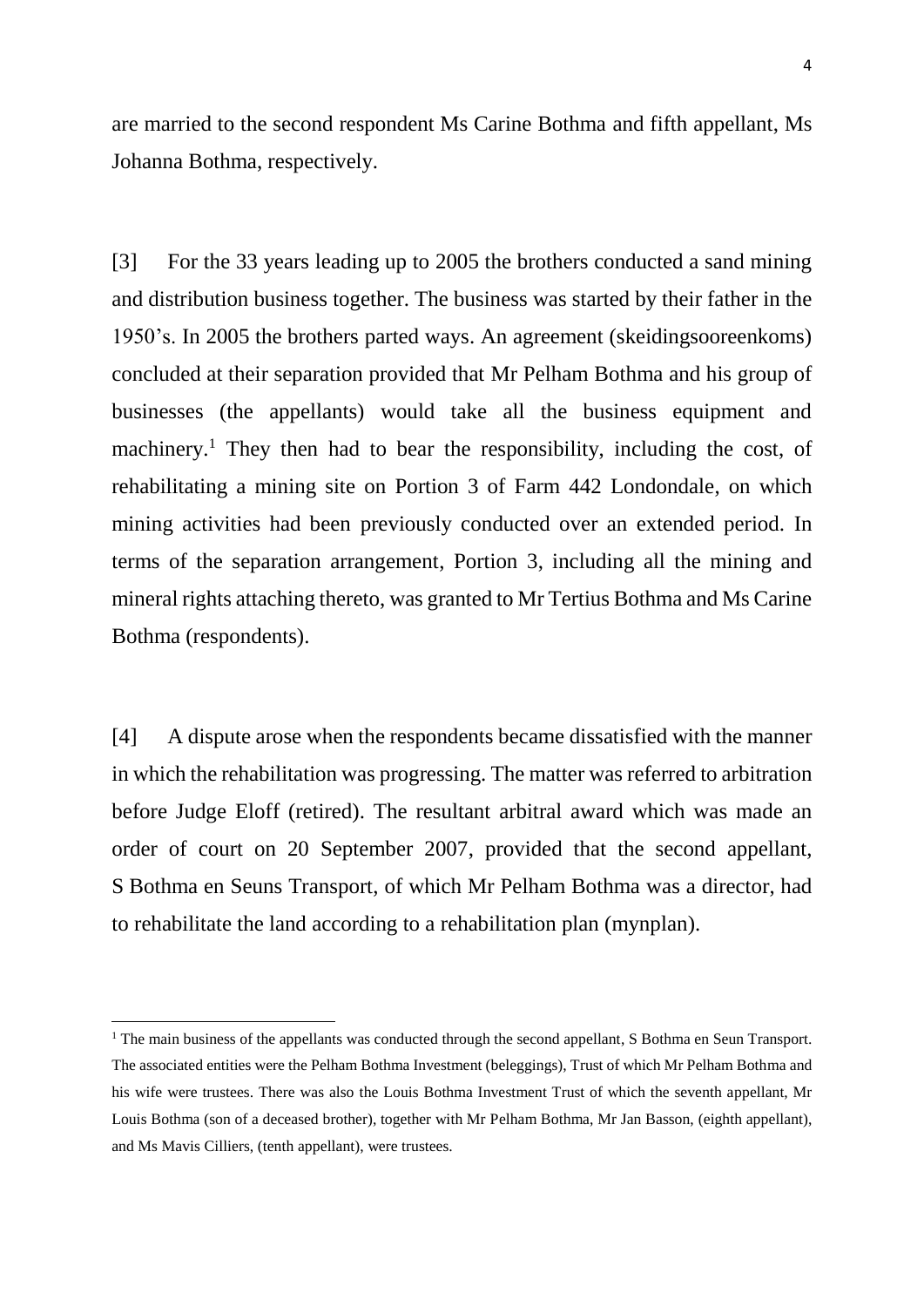[5] By 2011 the rehabilitation had still not been completed. Furthermore the attempts at rehabilitation were far from satisfactory. The respondents, representing the Tertius Bothma Investment Trust, instituted proceedings against the appellants in the High Court, claiming payment of R99 047 190.00 as fair and reasonable costs for the rehabilitation of Portion 3.<sup>2</sup>

[6] On the first day of trial the court held an inspection in loco of Portion 3. A few days thereafter, on 21 November 2014, the parties concluded a settlement agreement which was made an order of court (per Jordaan J) on the same day.

[7] The short settlement agreement provided that:

'1 Die Verweerders [appellants in this appeal], gesamentlik en afsonderlik sal 100 000m<sup>3</sup> (EENHODERD DUISEND KUBIEKE METER) skoon sand (bolaag uitgesluit) aan die Eisers [respondents in this appeal] lewer deur dit op te hoop op die myn area, wat gelee is? langs die weegbrug op die plaas Boschbank 12 in die Parys-distrik, te Sasolburg;

2 Die Verweeders sal voormelde sand lewer binne 6 (SES) maande vanaf ondertekening hiervan. Lewering sal vooltooi wees wanneer die Eisers en die Verweerders se opmeters skriftelik sertifiseer dat voormeelde hoeveelheid sand opgehoop is, waarna die gebied afgebaken en omheim sal word deur die Verweerders en uitsluitlike toegang van die gebied aan die Eisers oorhandig sal word

3 Die Eisers sal voormelde sand op eie koste vanaf die voormelde gebied verwyder binne 36 (SES-EN-DERTIG) maande vanaf datum van lewering soos in paragraaf 2 vermeld.

4 Die Eisers stem hiermee toe tot die uitreiking van ˋn mynsluitingsertifikaat, met betrekking tot die mynlisensie uitgereik onder verwysingsnommer 4/2004.

<sup>2</sup> Case No 12311/2011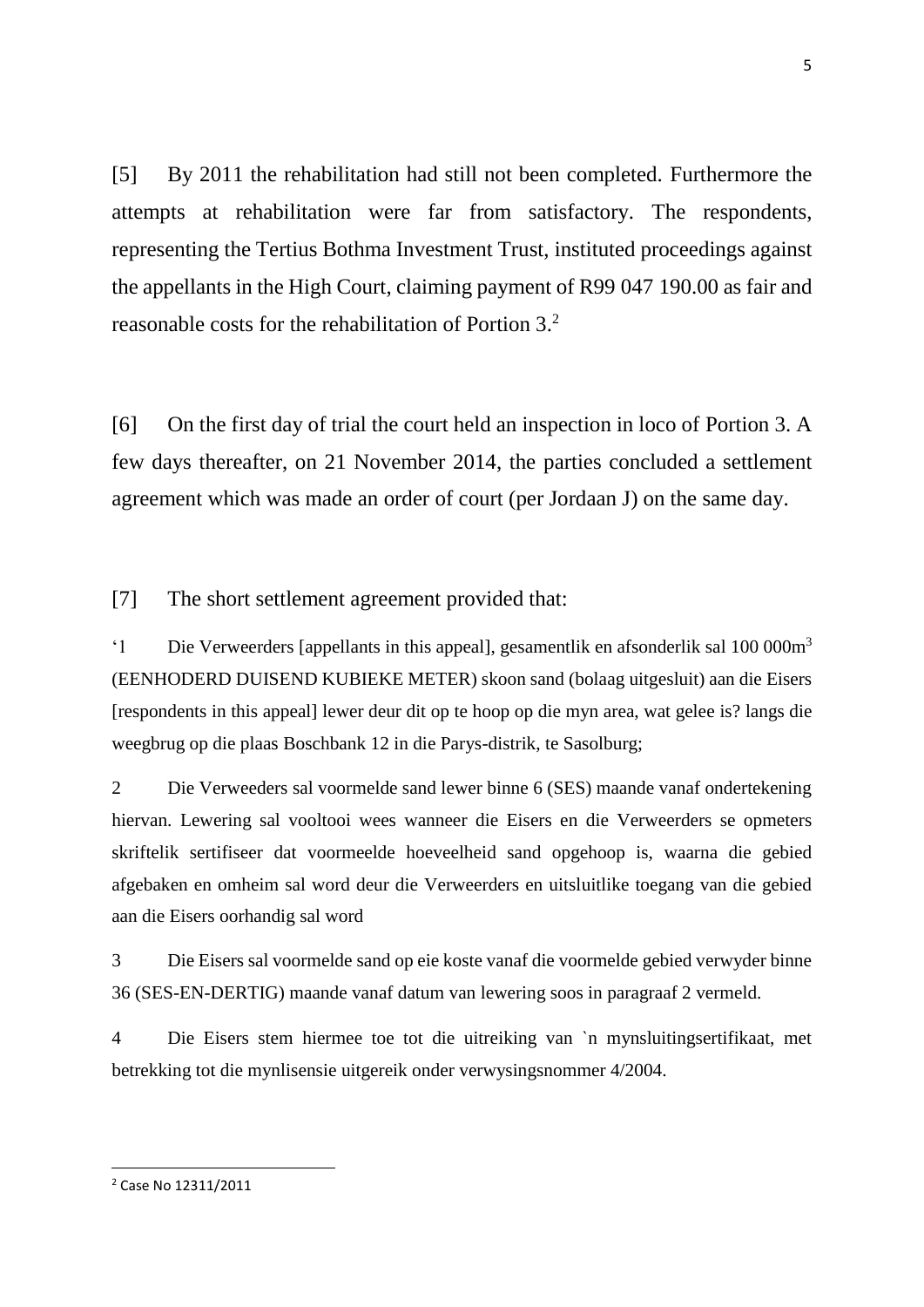5 Die Verweerders trek hiermee alle besware terug teen die Eisers se voorgenome vestiging van ˋn visteelplaas op Gedeelte 3 en/of 4 van die plaas Londondale 442 distrik Sasolburg.

6 Die Verweerders trek hiermee alle besware terug teen die Eisers se voorgenome vestiging van 'n stoortenk op Gedeelte 3 en/of 4 van die plaas Londondale 442, distrik Sasolburg'.

[8] The accepted translation of paragraphs 1 and 2 of the settlement agreement was this:

<sup>'1</sup> The defendants, jointly and severally, shall deliver 100 000m<sup>3</sup> (one hundred thousand cubic metres) of clean sand (topsoil excluded) to the Plaintiffs by stockpiling it in the mine area situated next to the weighbridge on the farm Boschbank 12 in the Parys- district in Sasolburg;

2 The defendants shall deliver the aforesaid sand within six (6) months from the date of the signing hereof. Delivery shall be completed when the plaintiffs' and defendants' surveyors certify in writing that the abovementioned quality of sand has been stockpiled, whereafter the area will be cordoned off and fenced by the defendants and sole access to the area will be handed to the plaintiffs'.

Those proceedings were therefore finalised with the appellants undertaking to deliver 100 000m<sup>3</sup> of clean sand to the respondents within six months from the date of the conclusion of the agreement and stockpiling it near the weighbridge located at Farm Boschbank 12 in Parys. This, however, did not quite happen.

#### **Before the court a quo**

[9] In 2018 the respondents instituted further proceedings against the appellants alleging that they had failed to meet their obligations under the settlement agreement. At the heart of the dispute was the interpretation of the first two clauses of the settlement agreement.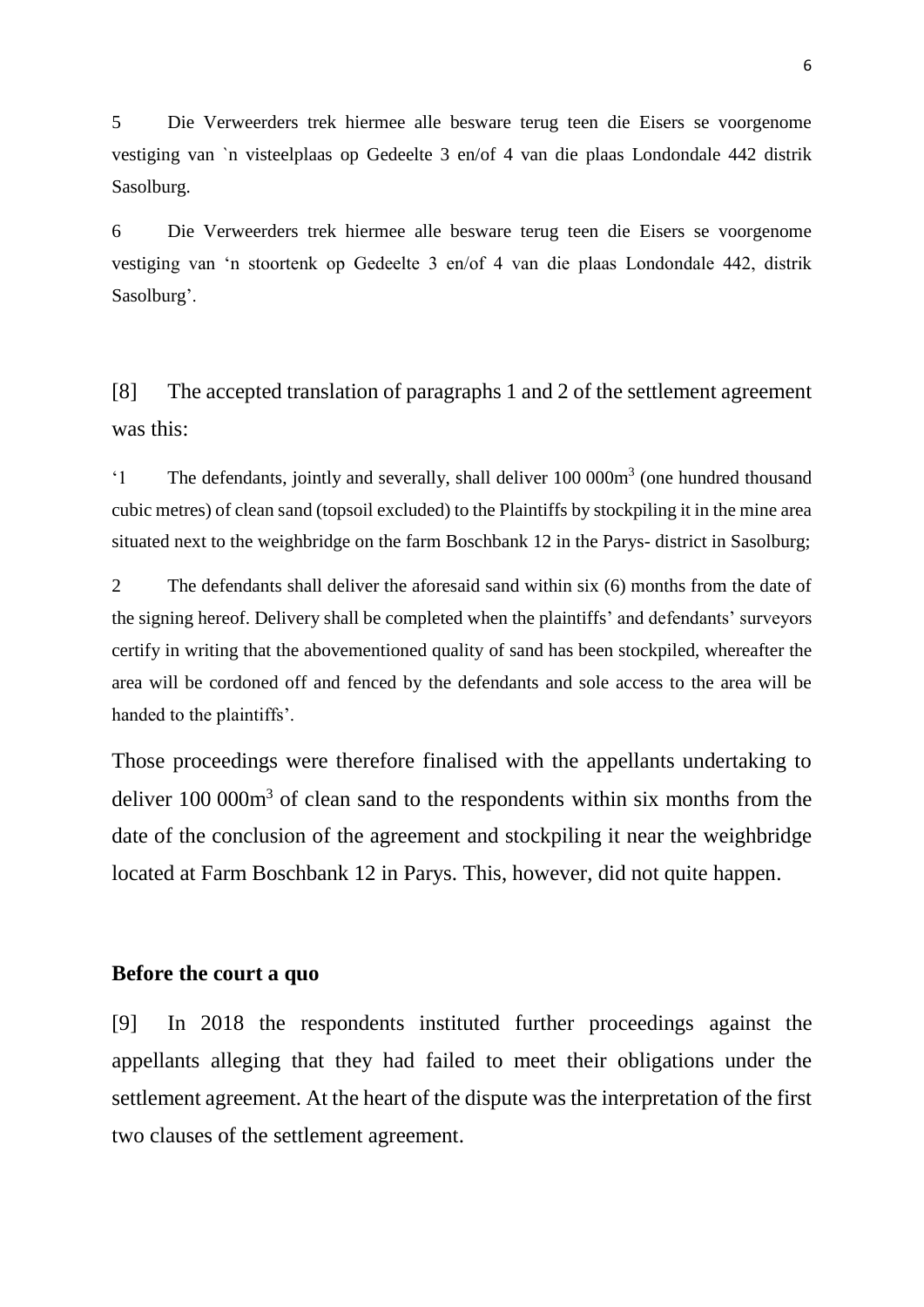#### *The pleadings*

[10] The respondents alleged that the material delivered by the appellant was not clean sand as specified in the agreement; and that substantial portions thereof comprised lumpy, clay enriched loamy soil with no commercial value. They contended that the material was not homogeneous, and that some of it had been dumped on sludge and became contaminated. As a result, although the total volume of the material delivered was 102 110m<sup>3</sup> when purified, it would yield only 65 455m<sup>3</sup> of clean sand.

[11] The second breach that was alleged was that the material was scattered in heaps over a wide area, on top of vegetation and sludge, rather than being stockpiled near the weighbridge. The respondents alleged that they would not be able to transport the material as efficiently as they would have done had it been heaped as specified in the agreement. It was also alleged that delivery was effected in July 2015, outside the specified six month period which expired on 21 May 2015.

[12] The respondents then sought an order for delivery of 100 000m<sup>3</sup> clean sand plus interest calculated on the value thereof, alternatively, payment of R15 000 000.00, alternatively the tendered material plus payment of R6 875 000.00 together with a further 34 545m<sup>3</sup> of clean sand (or its value of R5 181 750).

[13] The appellants pleaded that they had fully complied with their obligations under the settlement agreement. They contended that the material delivered was clean sand which was suitable for its intended use in the rehabilitation of Portion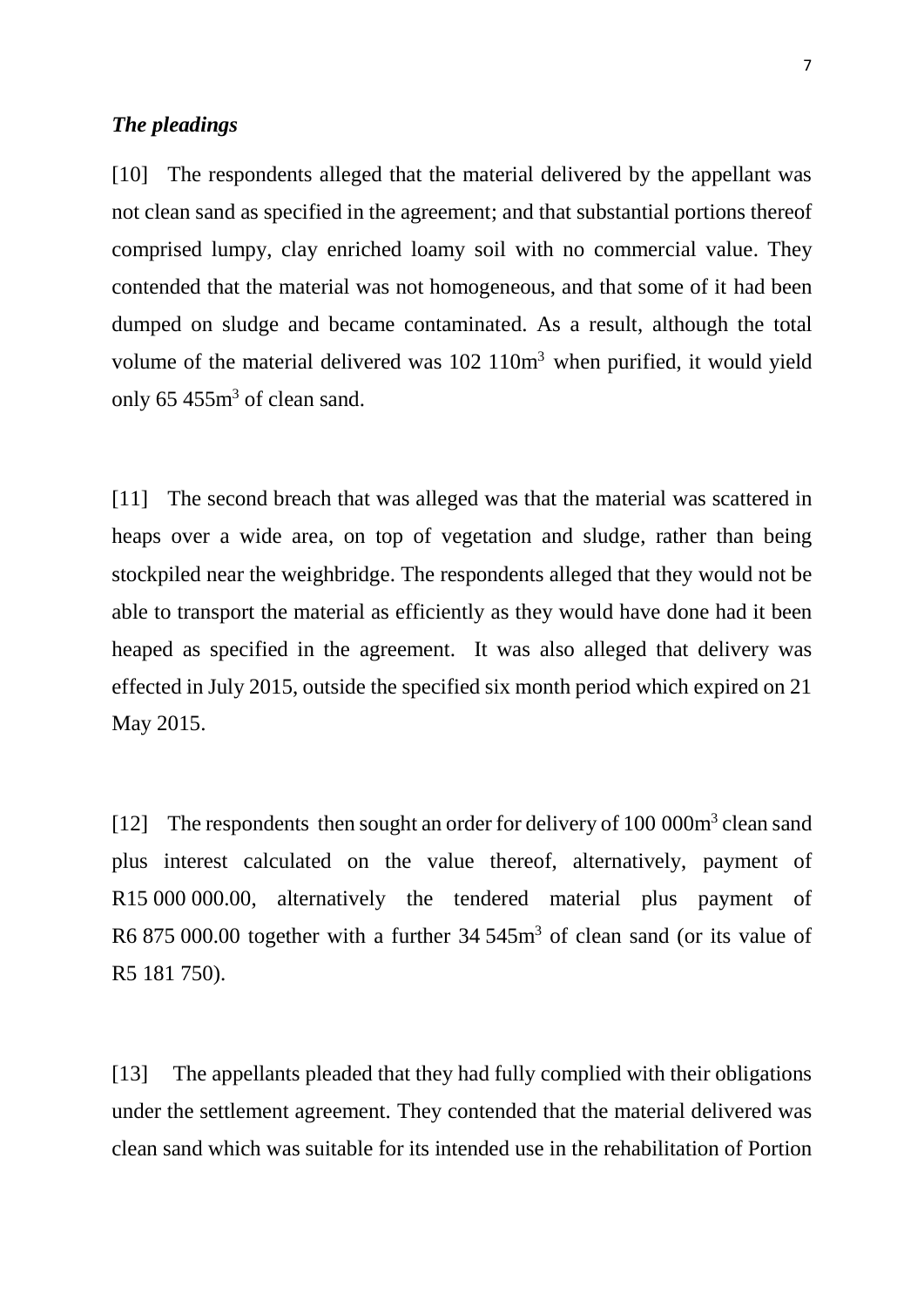3. They also asserted that although they had no obligation to deliver building sand or sand with commercial value, they, in fact, delivered material of commercial value. They insisted, furthermore, that the clean sand delivered by them was stockpiled on the mine area near the specified weighbridge, and was weighed (gemeet) and certified by their land surveyor (landmeter).

[14] In a counterclaim the appellants sought a declaratory order that they delivered 100 000m<sup>3</sup> clean sand in accordance with the settlement agreement. They re-iterated their contention that the sand was intended for rehabilitation of Portion 3.

# *The evidence*

**.** 

[15] Extensive evidence was led before the court a quo, including evidence on the background leading to the conclusion of the settlement agreement in the proceedings before Jordaan J, the nature or quality of the material delivered by the appellants, the purpose for which the clean sand was to be used, and whether the tendered material was clean sand. Mr Tertius Bothma, and three experts: Dr Johan Van der Waals, a soil scientist, Ms Manjini Mestry, an employee of the respondents,<sup>3</sup> and Mr Morkel Fourie, whose expertise lay in sand processing and sales, testified on behalf of the respondents. Mr Jacobus Burger (Mr Pelham Bothma's son in law), who was the Chief Executive Officer at S Bothma en Seun Transport at the relevant time, testified on behalf of the appellants, together with Mr Shane Jeffrey, a civil engineer, Mr Deon Juckers, a director of operations at RadioLab, the entity which did soil testing for the appellants, together with Mr

<sup>&</sup>lt;sup>3</sup> Ms Mestry's evidence related to the failed attempts to identify, together with the appellants' representatives, a suitable sand stockpiling spot and method.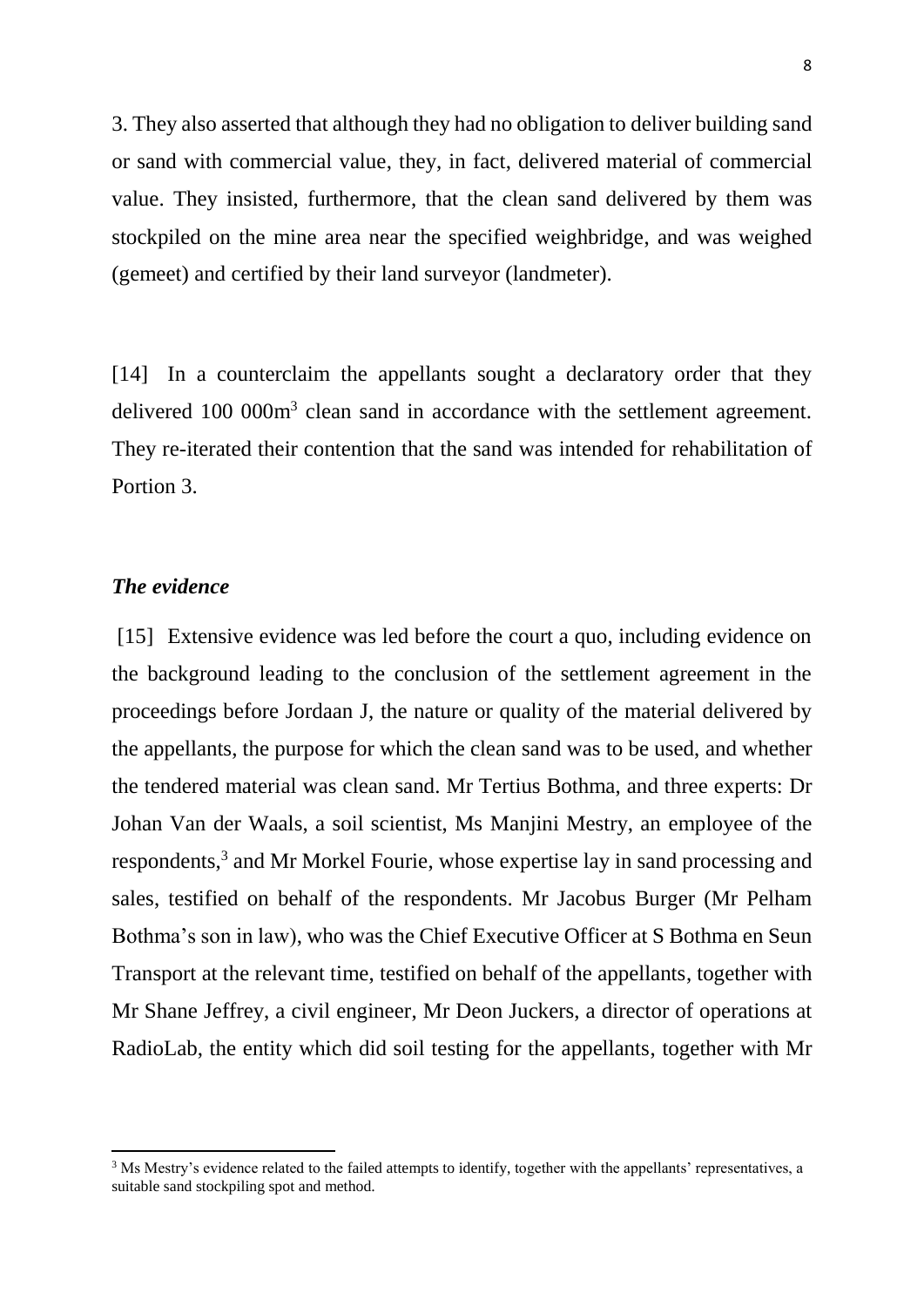Leornard Tshabalala, Mr Jorret Mogalaka, Ms Doris Makhubo and Mr Elphus Mlotshwa, all employees of RadioLab during the relevant period.

#### *Judgment of the Court a quo*

[17] The court a quo found, among other things, that the contention by the appellants that the agreement was concluded in the course of settling the respondents' claim for rehabilitation of Portion 3 was misconceived. The court found that: 'the action heard by Jordaan J had nothing to do with rehabilitation of the mining site, but everything to do with payment of money instead'. It rejected the evidence of Mr Jacobus Burger, on behalf of the appellants, that the term 'clean sand' was intended by the parties to mean 'sand without rubble'. The court upheld the respondents' contention that, in the building industry, clean sand was understood to have commercial value, and was sand which could be used in the construction industry. It found that the appellants had failed to deliver clean sand to the respondents, that the material was delivered outside the six month period specified in the agreement, and that it was not stockpiled as specified therein.

#### **Issues on appeal**

[18] In their Heads of Argument the appellants strongly took issue with the liberal use by the court a quo in its judgment of submissions made in the respondents' Heads of Argument. The suggestion was that there was uncritical acceptance, in large measure, by the court a quo, of the submissions made on behalf of the respondents, whilst the appellants' submissions were ignored. I can only say that, even if Rampai ADJP invoked portions of the respondent's Heads of Argument in his 99 page judgment it does not appear that he did not bring an independent mind to bear on the assessment of the evidence and issues raised at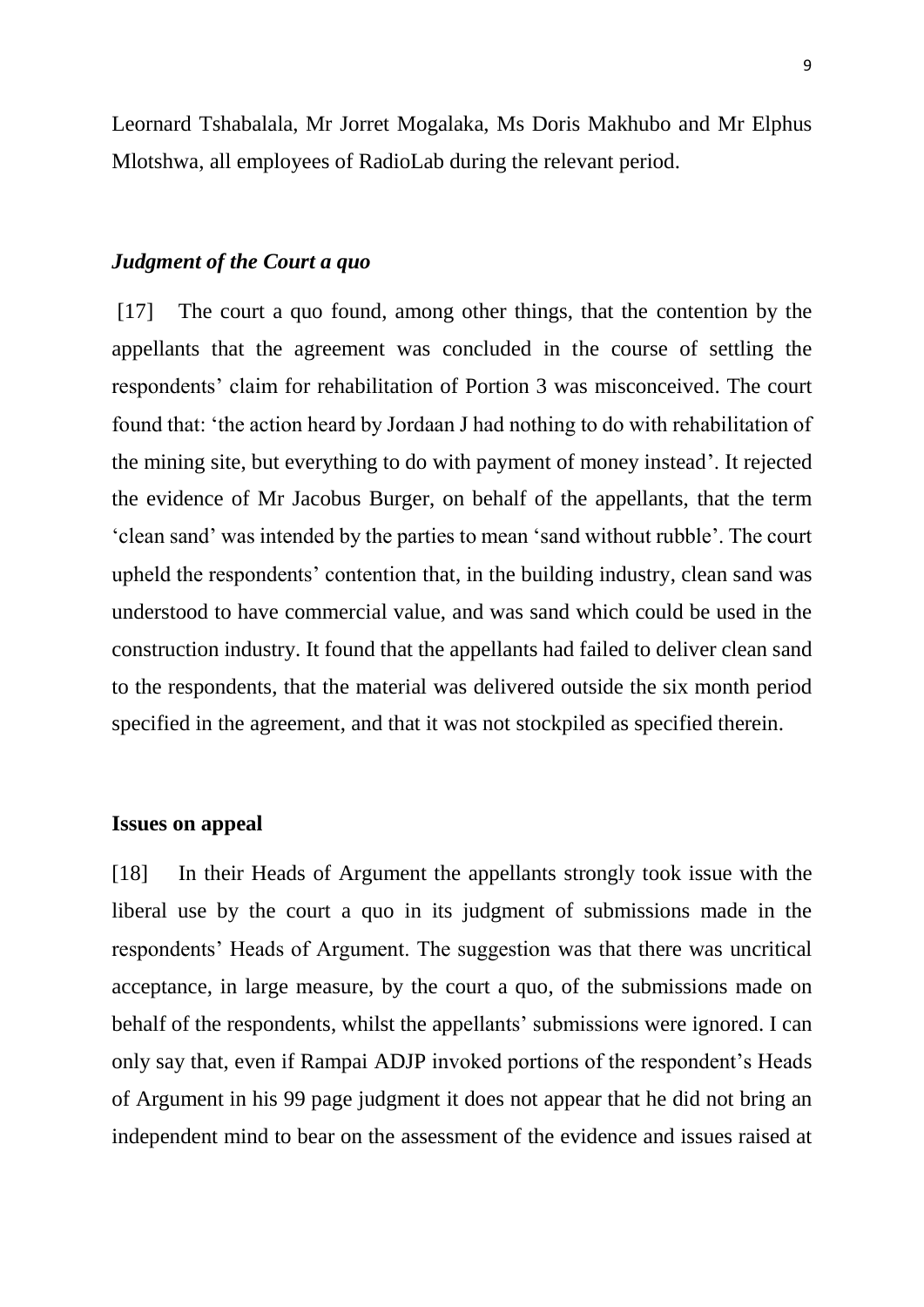the trial. <sup>4</sup> The extensive examination of case law and the reasoning in the judgment of the High Court was rather suggestive of an exercise of the judge's own analytical and assessment skills than the blanket acceptance of submissions suggested by the appellants.

[19] As to the merits, the contention was that the appellants had met their obligations under the agreement by delivering clean sand to the respondents within the specified period and at the specified location. The appellants contended that the court a quo erred in interpreting clean sand as consisting of a homogenous soil type, and having commercial value. The argument was that this interpretation was an undue extension of the meaning of clean sand. The appellants also persisted in their argument that the meaning of clean sand had to be determined within the context that the respondents had intended to use it for rehabilitation of Portion 3. It was submitted that the court a quo erred in disregarding Mr Burger's evidence of that context and consequently attributed an incorrect meaning to the words.

# **The Law**

 $\overline{\phantom{a}}$ 

[20] The current approach to construction of legal documents has been explained in various judgments of this court and the Constitutional Court, including *KPMG Chartered Accountants (SA) v Securefin Limited and Another,<sup>5</sup> Natal Joint Municipal Pension Fund v Endumeni Municipality*,<sup>6</sup> and *City of Tshwane v Blair Atholl Homeowners Association.*<sup>7</sup> In *Endumeni* this court outlined the approach to the judicial interpretative exercise as the process of

<sup>4</sup> *Stuttafords Stores (Pty) Ltd and Others v Salt of the Earth Creations (Pty) Ltd* 2011 (1) SA 267 (CC).

<sup>&</sup>lt;sup>5</sup> KPMG Chartered Accountants (SA) v Securefin Limited and Another 2009 (4) SA 399 (SCA).

<sup>6</sup> *Natal Joint Municipal Pension Fund v Endumeni Municipality* 2012 (4) SA 593 (SCA).

<sup>7</sup> *City of Tshwane v Blair Atholl Homeowners Association* [2019] 1 All SA 291 (SCA); 2019 (3) SA 398 (SCA).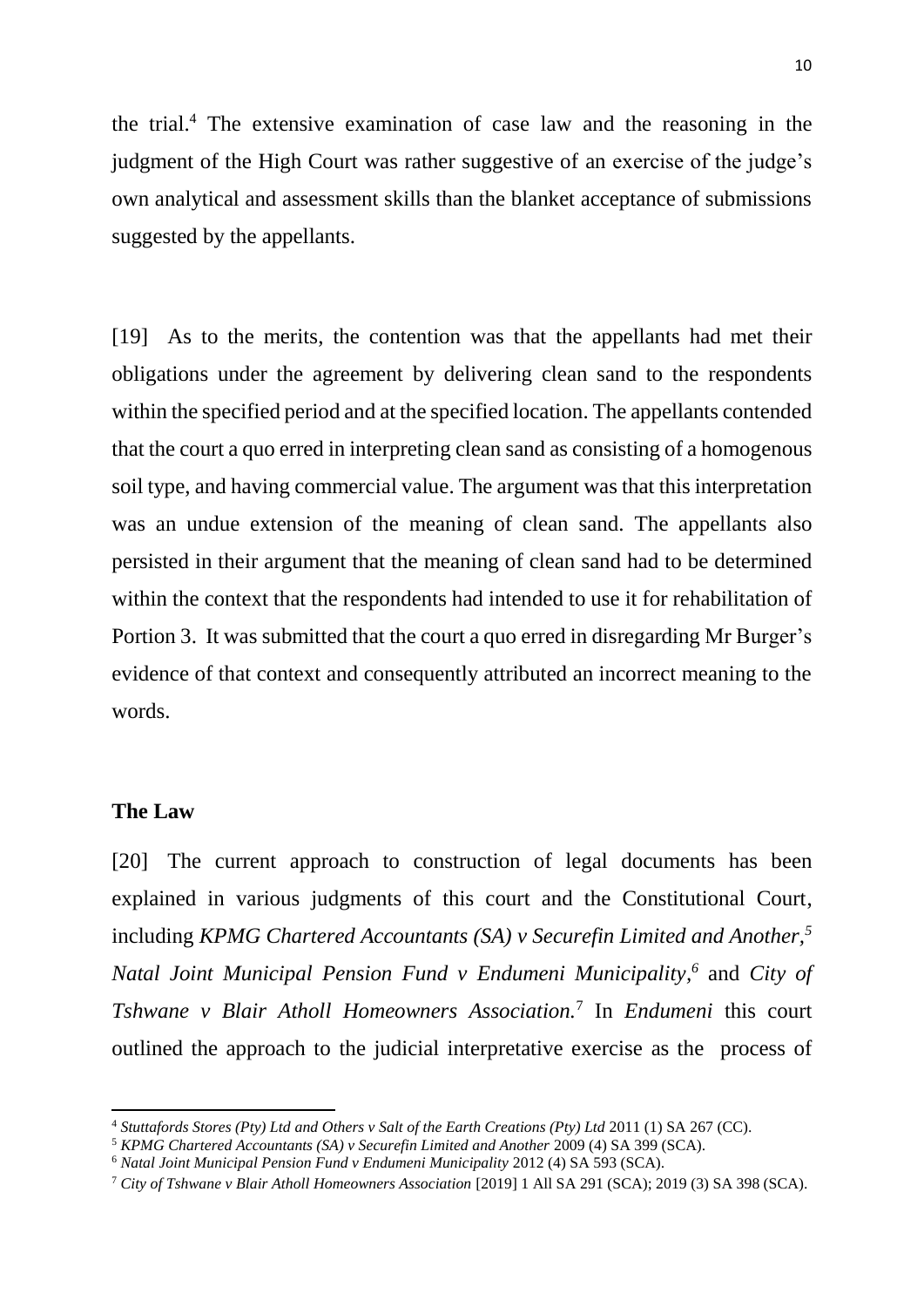attributing meaning to the words used in legal documents, taking into account the context in which they were used, 'by reading the particular provision or provisions in the light of the document as a whole and the circumstances attendant upon its coming into existence'.<sup>8</sup>

[21] The Constitutional Court endorsed this approach in *ACSA v Big Five<sup>9</sup> .* And in *Bothma-Batho Transport (Edms) Bpk v S Bothma & Seun Transport<sup>10</sup>* this court reinforced the approach thus:

'Whilst the starting point remains the words of the documents, which are the only relevant medium through which the parties have expressed their contractual intentions, the process of interpretation does not stop at a perceived literal meaning of those words, but considers them in the light of all relevant and admissible context, including the circumstances in which the document came into being. The former distinction between permissible background and surrounding circumstances, never very clear, has fallen away. Interpretation is no longer a process that occurs in stages but is "essentially one unitary exercise".'

[22] The writer G B Bradfield, in *Christie's Law of Contract* describes this unitary approach to interpretation of documents as objective as 'it entails attributing meaning to the words used by the parties as they would be understood in context by a reasonable person'.<sup>11</sup>

[23] In light of the mutual accusations by the parties in this case regarding the presentation of inadmissible evidence, the warning sounded by this court in *Blair*

 $\overline{\phantom{a}}$ 

<sup>8</sup> A departure from the previous description of the process given, for example, in *Coopers and Lybrand and Others v Bryant* 1995 (3) SA 761 (A) as a multi stage approach, the first stage being ascertainment of the literal meaning of the words and the next being consideration of the 'context and background circumstances', including application of extrinsic evidence of surrounding circumstances where there was ambiguity.

<sup>&</sup>lt;sup>9</sup> Airports Company South Africa v Big Five Duty Free (Pty) Limited and Others 2019 (5) SA 1 (CC). See also *Betterbridge (Pty) Ltd v Masilo and others NNO* 2015 (2) SA 396 (GP) at para [8].

<sup>10</sup> *Bothma-Batho Transport (Edms) Bpk v S Bothma & Seun Transport (Edms) Bpk* [2013] ZASCA 176; [2014] 1 All SA 517 (SCA); 2014 (2) SA 494 (SCA) para 12.

<sup>&</sup>lt;sup>11</sup> G B Bradfied; *Christie's Law of Contract in South Africa*; 7<sup>th</sup> ed; at 241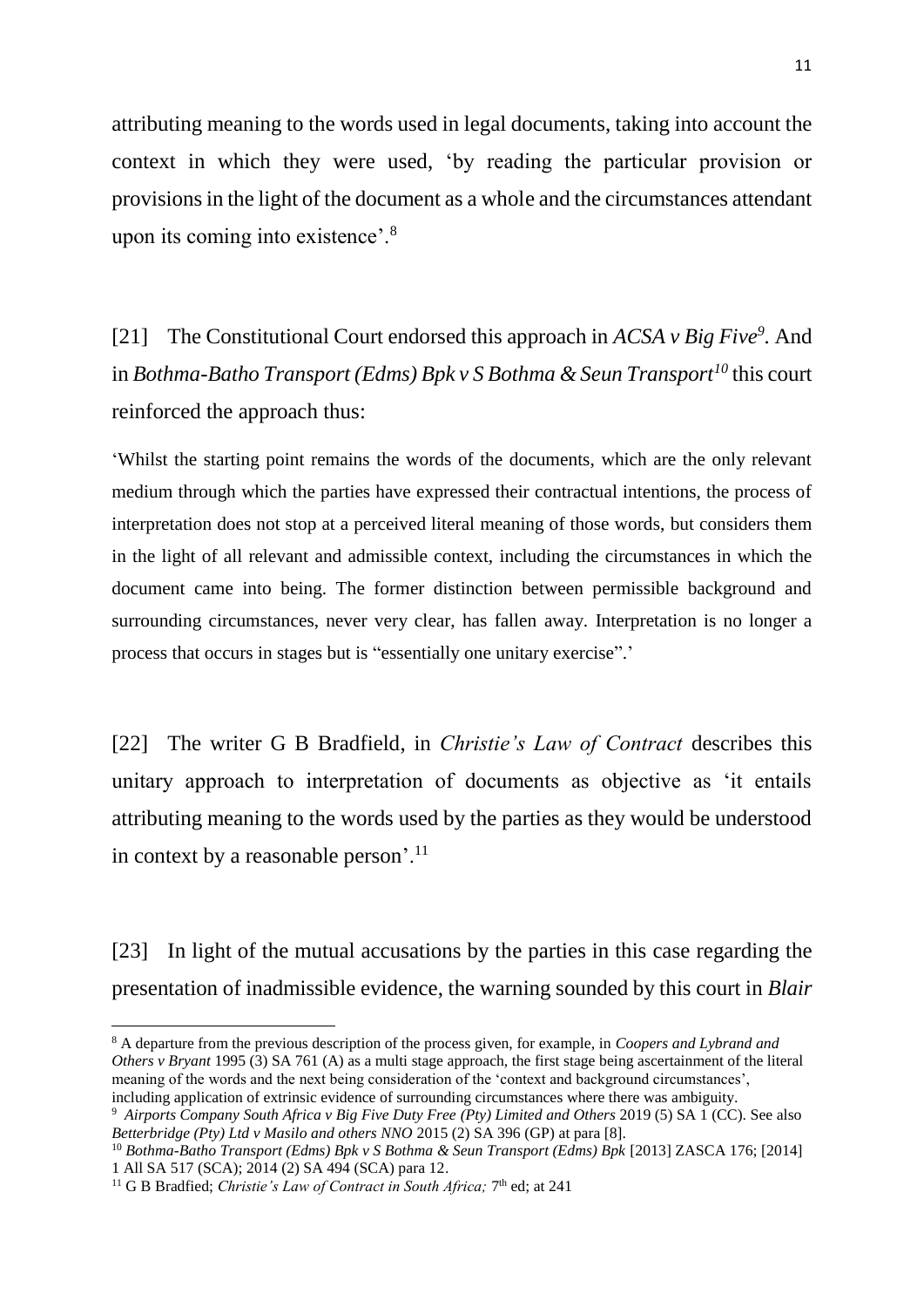*Atholl* is particularly relevant. In *Blair Atholl* this court repeated the warning previously raised about the increase in the incidence of the courts allowing inadmissible evidence on the meaning to be attributed to words in legal documents. In para [64] of *Blair Atholl* this court said:

'This court's more recent experience has shown increasingly that the written text is being relegated and extensive inadmissible evidence has been led. The pendulum has swung too far. It is necessary to reconsider the foundational principles set out in *KPMG Chartered Accountants (SA) v Securefin Ltd & Another*.'

[24] In  $KPMG^{12}$  this court emphasized the centrality of the agreement to the interpretative process as follows:

'First the integration (or parol evidence) rule remains part of our law. However it is frequently ignored by practitioners and seldom enforced by trial courts. If a document was meant to provide a complete memorial of a jural act extrinsic evidence may not contradict, add or modify its meaning (*Johnston v Leal 1980 (3) SA 927 (A) at 943B).*

Second, interpretation is a matter of law and not of fact and, accordingly, interpretation is a matter for the court and not for witnesses (or, as said in common-law jurisprudence, it is not a jury question: Hodge M Malek (ed) Phipson on Evidence (16 ed 2005) paragraphs 33-64)

Third, the rules about admissibility of evidence in this regard do not depend on the nature of the document, whether statute, contract or patent.

Fourth, to the extent that evidence may be admissible to contextualise the document (since 'context is everything') to establish its factual matrix or purpose, or for purpose of identification, one must use it as conservatively as possible.'

(Footnotes omitted)

<sup>12</sup>

<sup>&</sup>lt;sup>12</sup> *KPMG Chartered Accountants (SA) v Securefin Ltd and Another 2009 (4) SA 399 (SCA).*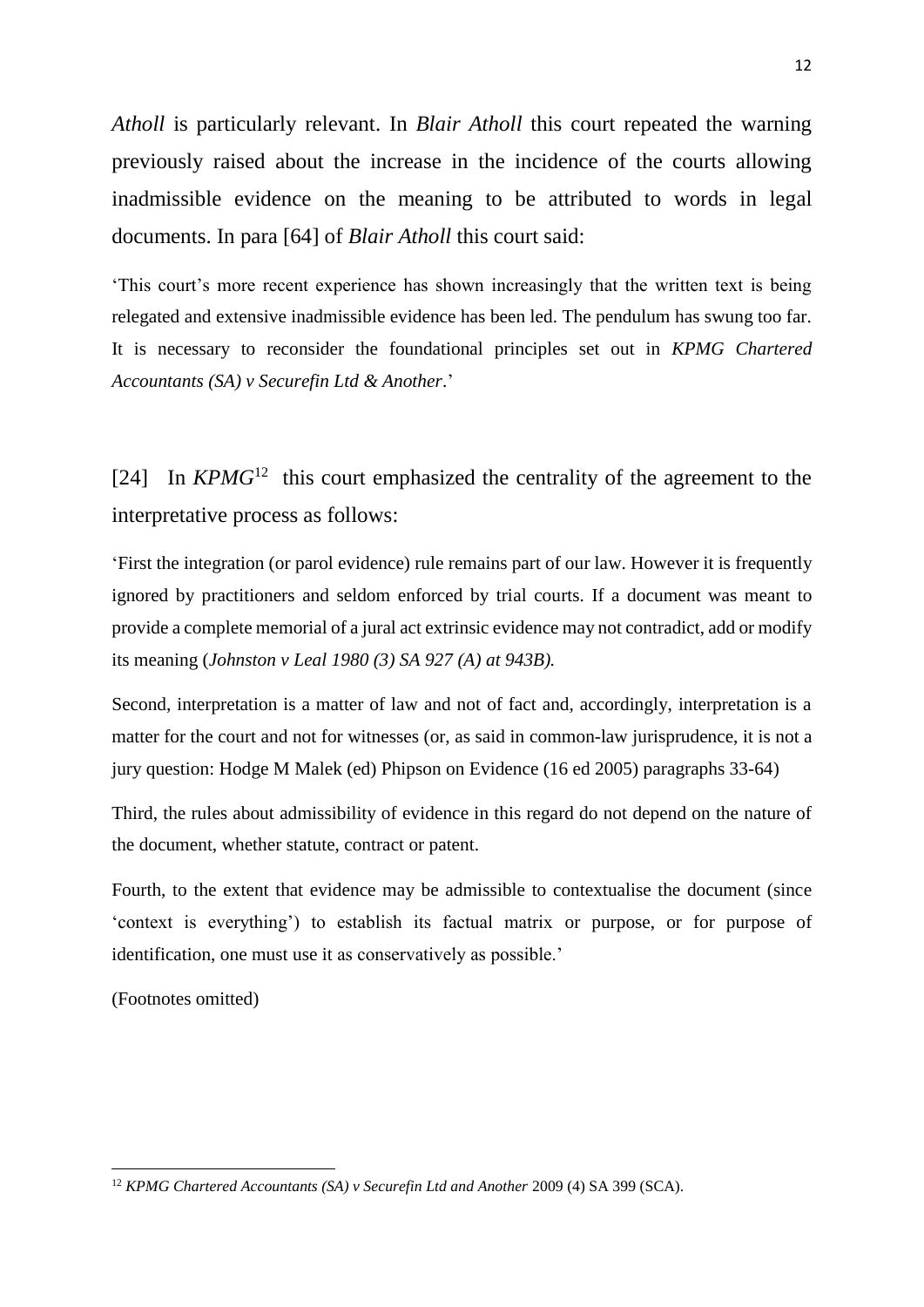[25] The interface between the words used by the parties in an agreement and the context thereof, including the parameters applicable to evidence of context is explained in *Christie*:

'Despite its difficulties, [the parol evidence rule] serves the important purpose of ensuring that where the parties have decided that their contract should be recorded in writing and that such contract shall be the sole, complete record of their agreement, their decision will be respected, and the resulting document or documents will be accepted as the sole evidence of the terms of the contract. As was expressed by Corbett JA in *Johnston v Leal:*

"It is clear to me that the aim and effect of this rule is to prevent a party to a contract which has been integrated into a single complete written memorial from seeking to contradict, add to or modify the writing by reference to extrinsic evidence and in that way to redefine the terms of the contract . . .

To sum up, therefore, the integration rule prevents a party from altering, by the production of extrinsic evidence, the recorded terms of an integrated contract in order to rely upon the contract as altered. "'.<sup>13</sup> (emphasis supplied)

[26] It is against this background that the words used by the parties in the settlement agreement in this case must be interpreted. As will become apparent in the paragraphs below, not all of the evidence tendered was admissible, and, because of the conclusion we reach on the meaning of clean sand, the evidence relating to whether the appellants delivered the material within the stipulated period and whether it was stockpiled as specified has become irrelevant.

<sup>&</sup>lt;sup>13</sup> Bradfield GB; Christie's Law of Contract in South Africa;  $7<sup>th</sup>$  ed; at 226. The difficulties referred to include the fact that when rigidly applied, by excluding evidence of what the parties really agreed on the rule can lead to injustice. The courts have therefore endeavoured to strike a balance between the liberal and conservative application of the rule.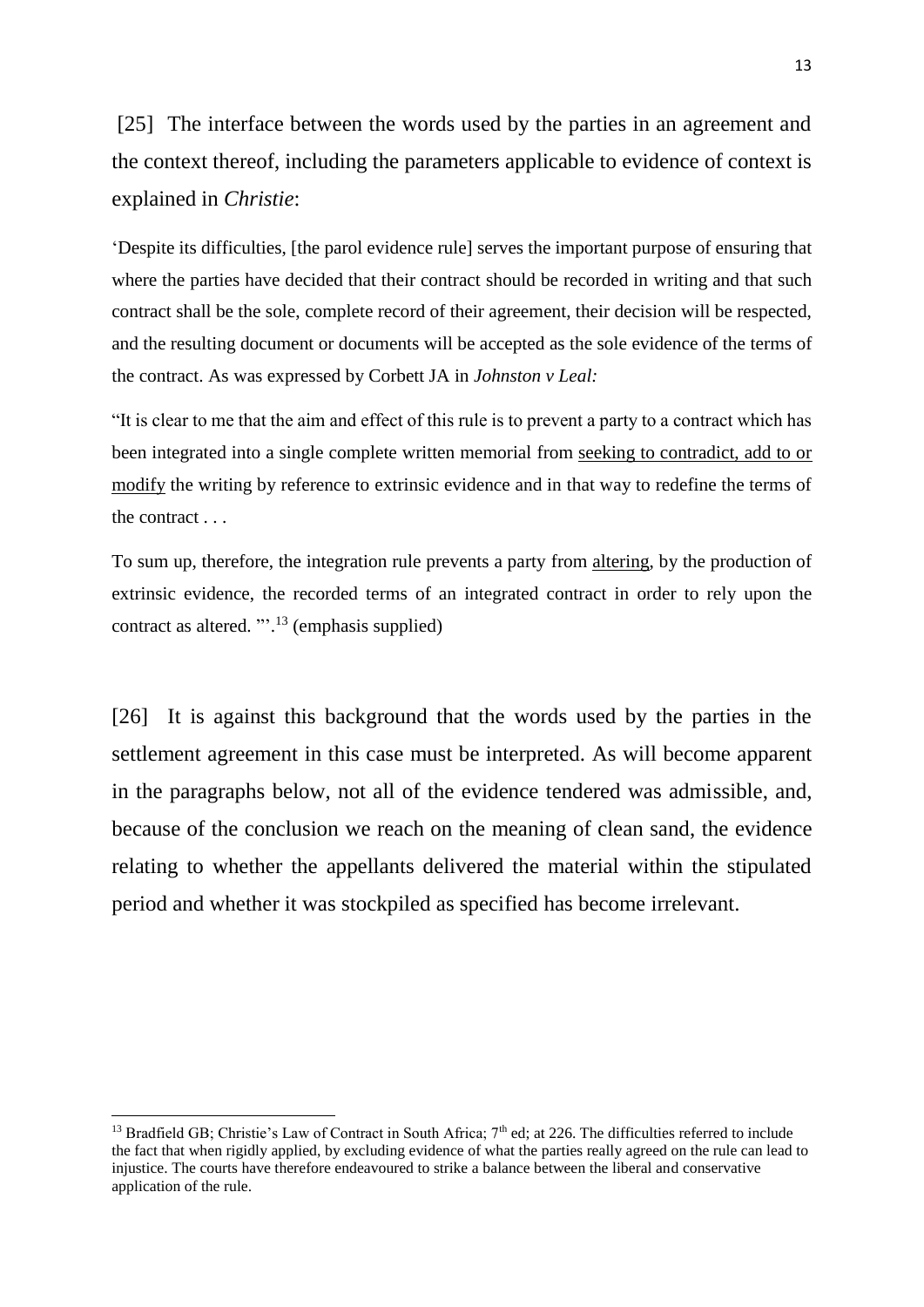## **Discussion**

## *The meaning of clean sand*

[27] In terms of the agreement the appellants, jointly and severally, had an obligation to deliver 100 000m<sup>3</sup> of 'clean sand' (excluding topsoil) to the specified location. As submitted on their behalf there was no suggestion by any of the parties that 'clean sand' was a term of art. The term had no specialised meaning. The dictionary meaning of sand is: 'soil containing 85 percent or more of sand and a maximum of 10 percent clay',  $^{14}$  or 'a substance that looks like powder, and consists of extremely small pieces of stone',<sup>15</sup> or 'a loose granular substance, typically pale yellowish brown, resulting from the erosion of siliceous and other rocks and forming a major constituent of beaches, river beds, the seabed, and deserts'.<sup>16</sup> Clean sand therefore would be sand as defined, free of impurities.

[28] As to the context in which the agreement was concluded, much of it was apparent from the undisputed allegations made in the pleadings. Therein the appellants' persistent failure to fulfil their obligation to rehabilitate the mined area of Portion 3 was indisputable. It was also common cause on the pleadings that such failure culminated in a monetary claim instituted by the respondents against the appellants in 2011. Therein the respondents sought payment of R99 047 190.00 on the basis that: 'as gevolg van die onregmagtige optrede van die verweerders ly die eisers skade in die bedrag voormeld, synde die koste van die rehabilitasie van die eiendom, wat verweerders versuim om te doen'.

1

<sup>14</sup> Merriam Webster Dictionary; See also the further definition: 'a loose granular material that results from disintegration of rocks, consists of particles smaller than gravel but coarser than slit, and is used in mortar, glass, abrasives, and foundry'.

<sup>&</sup>lt;sup>15</sup> Collins Dictionary.

<sup>16</sup> From Oxford English Dictionaries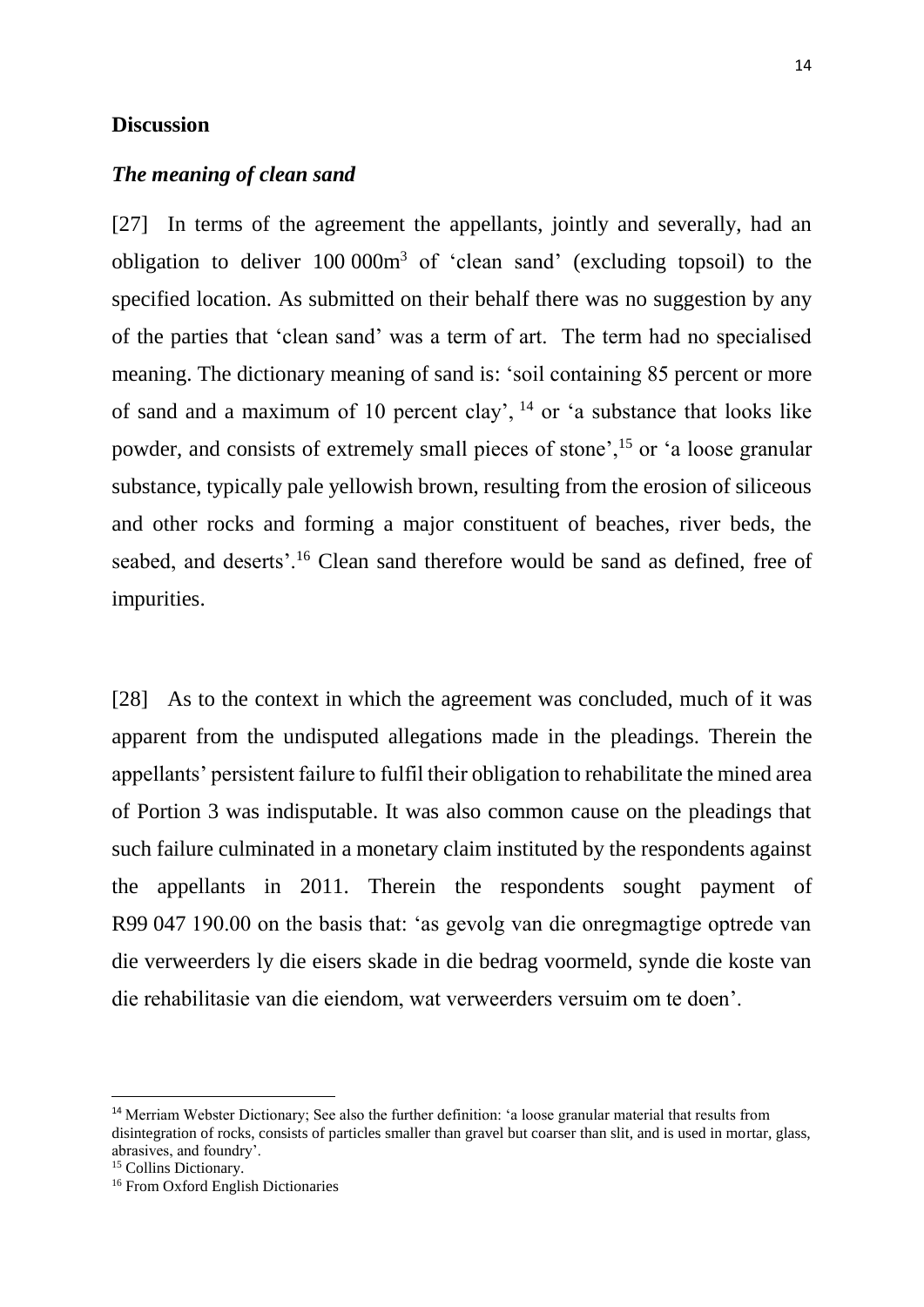[29] It is only in that sense that the rehabilitation of Portion 3 was part of the background to the settlement agreement. However the rehabilitation had become a distant background to the settlement reached by the parties. The claim that resulted in the settlement agreement was a monetary claim for the costs of rehabilitation. It was therefore incorrect to describe those proceedings as a 'rehabilitation claim' as the appellants sought to brand them. Since 2005, when the business relationship between the parties broke down, the appellants had persistently failed to rehabilitate Portion 3. The respondents then resorted to seeking payment of money in order to cover the costs of the rehabilitation. The money claim was therefore the relevant context for the interpretation of the settlement agreement. The clean sand was accepted in lieu of payment of the money that had been claimed. The finding by the court a quo that the proceedings before Jordaan J had nothing to do with rehabilitation was therefore correctly made in this context.

[30] Furthermore, it was not in dispute that the stipulated rehabilitation process included removal of building rubble from Portion 3, landscape restoration, refilling of the 11 825m<sup>3</sup> mined area with subsoil and topsoil, and restoration of vegetation, natural ecosystems, and eroded slopes. As against this multifaceted process, the settlement agreement only provided for delivery of clean sand by the appellants. If the clean sand was intended for rehabilitation of the mined area, the respondents would have to bear the responsibility and cost of executing all the other aspects of the rehabilitation works, including obtaining topsoil which was expressly excluded in the agreement. That would not make any business sense.<sup>17</sup>

<sup>&</sup>lt;sup>17</sup> See *Endumeni* supra at para 18. The court held that a 'sensible meaning is to be preferred to one that leads to insensible or unbusinesslike results or undermines the apparent purpose of the document'.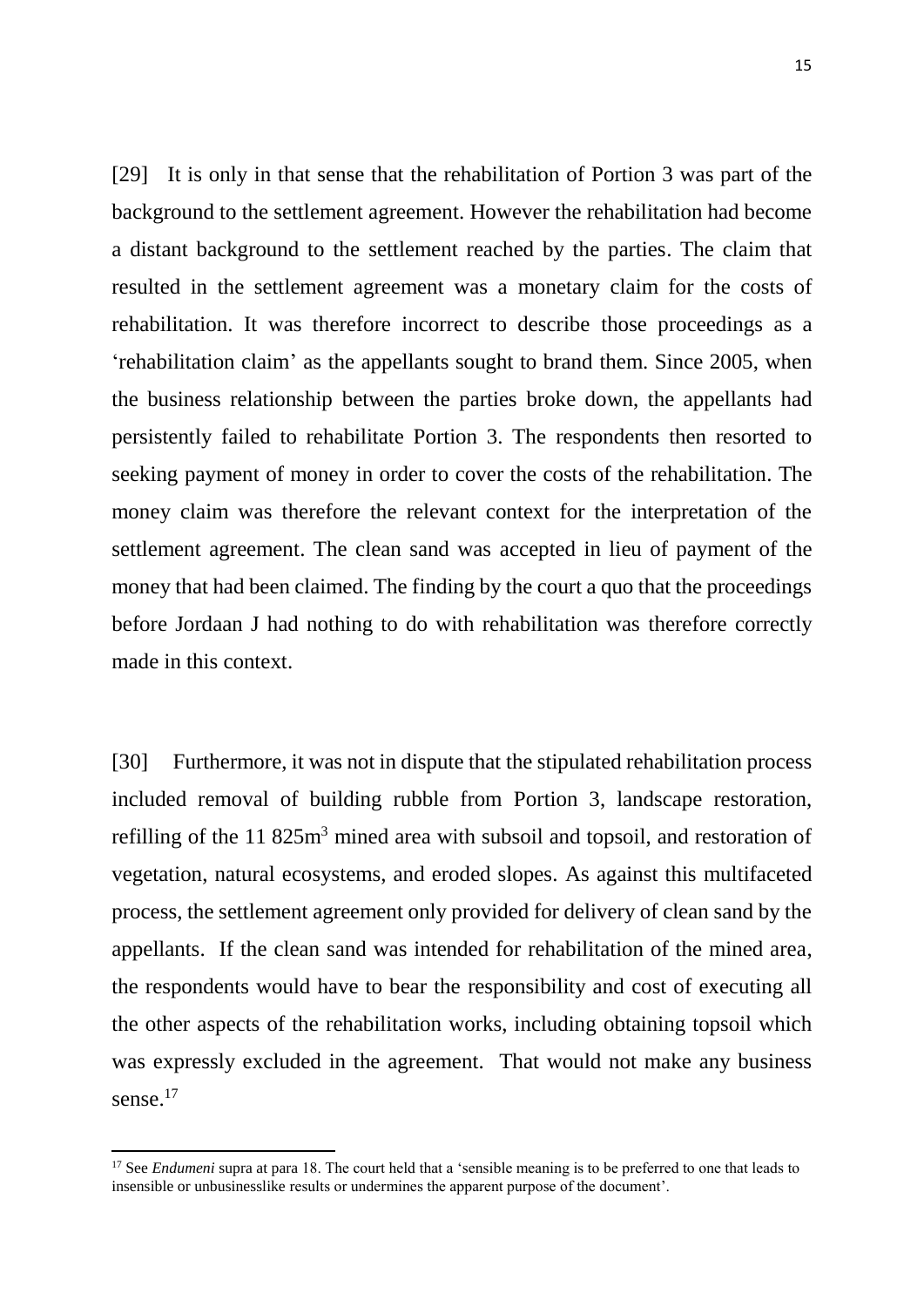[31] Mr Burger's explanation for the exclusion of the topsoil from the material that was to be delivered to the respondents made no sense. He testified that:

'. . . die bolaag in die mynarea wat ons myn, ons moet die bolaag wat gebere word, want as ons rehabilitasie doen dan word dit oor die grond gesprei. So ons mag nie van dit ontslae raak nie, dit moet bly op die myngebied en dit is hoekom ek pertinent gese het "bolaag uitgesluit".

[32] The exclusion of the topsoil simply gave the lie to the rehabilitation purpose theory. It would make no sense that the respondents, having quantified the cost of rectifying the breach, would then agree to a worthless settlement or to a settlement that would substantially fall short of that cost.

[33] Interestingly, despite insisting that the delivered material was clean sand of commercial value, Mr Burger asserted that he would never have agreed to delivery of building sand to the respondents as that would place them in direct competition with the respondents in the business of supply of sand. This argument only served to obfuscate the appellants' case even more rather than strengthen it.

[34] The relevant context appears in the evidence of Mr Tertius Bothma. Although this was evidence of negotiations that preceded the settlement it was not intended to, and nor did it have the effect of, modifying or disputing the contents of the settlement agreement. Furthermore this evidence was not disputed. Mr Bothma's evidence was that the settlement agreement was concluded during the course of the trial before Jordaan J. A day into the trial an offer of delivery of 50 000m<sup>3</sup> ordinary sand was made to the respondents on behalf of S Bothma & Seun Transport. That offer was rejected. Three days later a further offer was made, this time for delivery of 82 000m<sup>3</sup> sand. This was met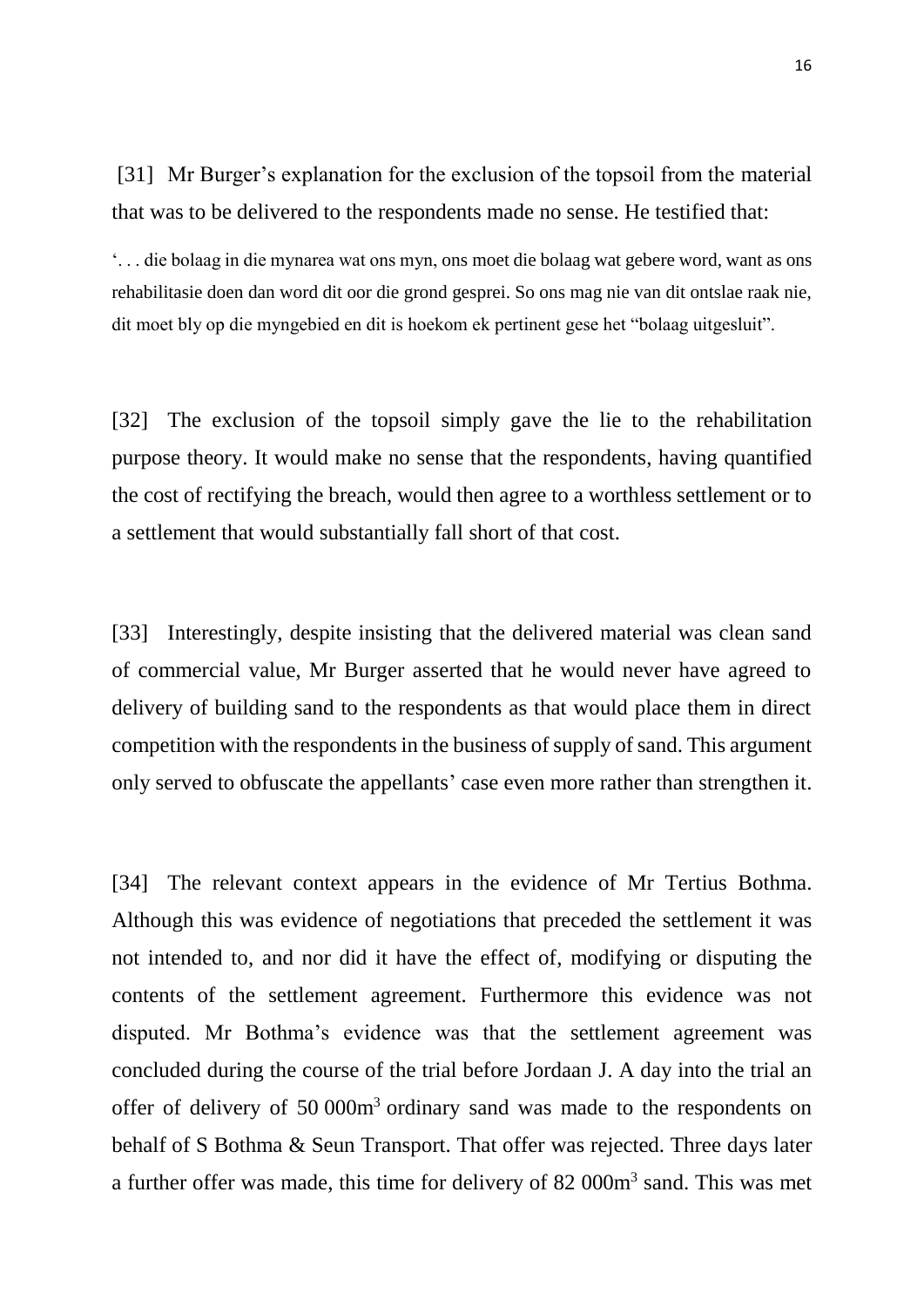with a counter-offer that washed sand (gewaste sand) would be accepted. At that stage the appellants made a counter-offer of 100 000.00m<sup>3</sup> clean sand which was accepted by the respondents, leading to the conclusion of the settlement agreement.

[35] The appellants' expert, Mr Jeffrey, did not do much to reinforce the appellant's case. He made much of the fact that the terms 'building sand' and 'plaster sand' were generally used in the building industry rather than clean sand. This evidence was irrelevant. The parties, with their vast experience in the sand mining and sales business, had chosen the term 'clean sand' in a specific context. The term and the agreement had to be construed accordingly.

[36] On the other hand, Mr Fourie described the sand processing procedure as entailing the sifting of mined sand to remove the lumps, stones, vegetation and other impurities before the sand is sold, whether as building or plaster sand. That evidence was not in dispute. In as far as Mr Jeffrey's evidence was intended to support the contention that the lumpy sand was suitable for the rehabilitation purpose, it did not assist the appellants. As already shown, that interpretation of the agreement was simply implausible.

[37] A further relevant objective fact was that the clean sand had to be delivered to the farm Boschbank 12 rather than Portion 3, and had to be offloaded near the weighbridge, with direct access to a nearby public road. This was consistent with the purpose of recouping the rehabilitation costs. All of this militated against the context advanced by the appellants, that the clean sand was intended for rehabilitation of the mined area.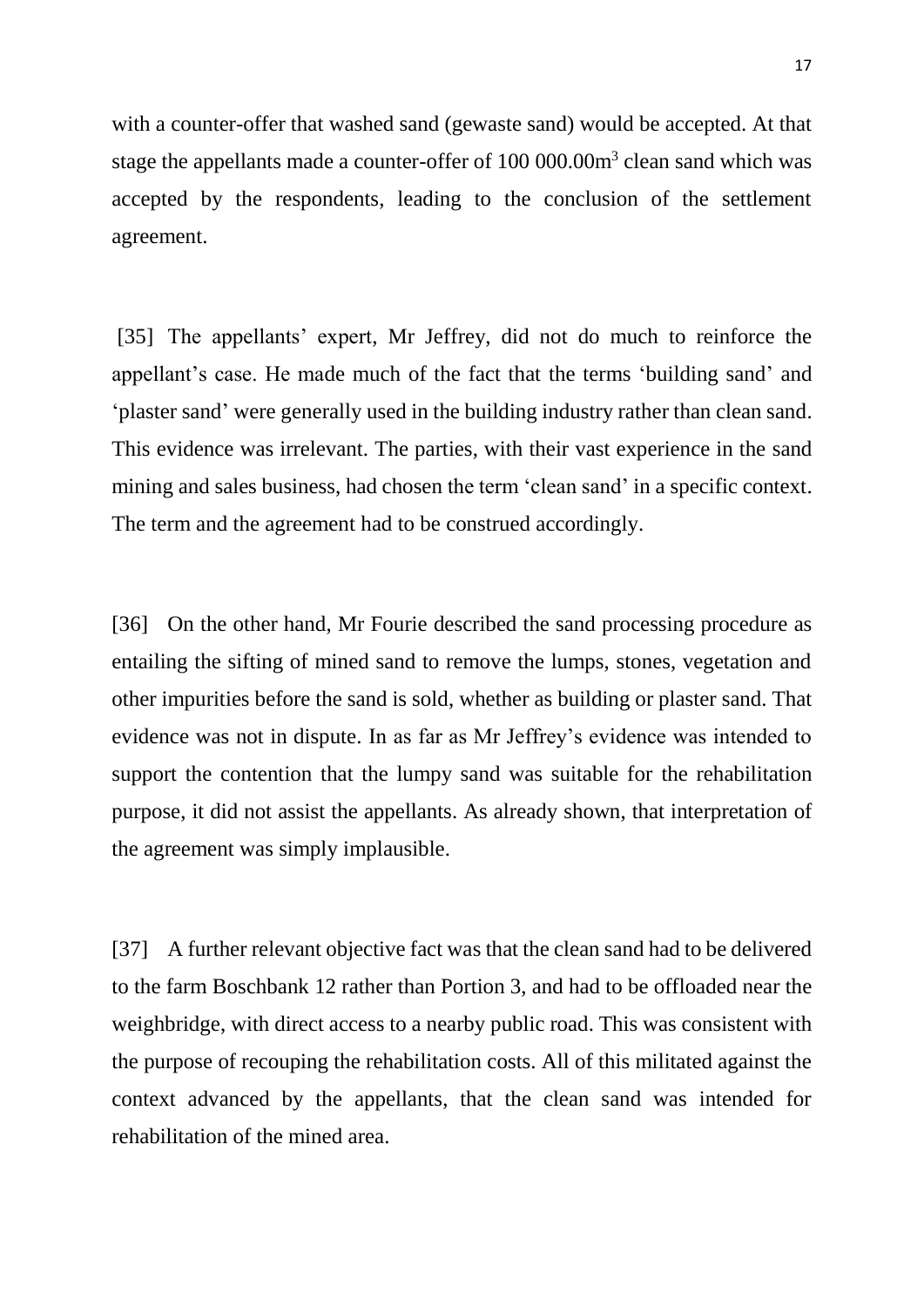[38] There was therefore no merit in the contention by the appellants that the definition of clean sand as having market value was an unduly extended description.

# *Did the appellants deliver clean sand?*

[39] It was submitted on behalf of the appellants that the evidence of Dr Van Der Waals was impermissibly relied on for the meaning of clean sand. Indeed reference in Dr Van Der Waals' evidence to the attributes of clean sand as stipulated in the agreement was inadmissible. However the bulk of Dr Van Der Waals evidence essentially related to the material delivered by the appellants. With reference to photographs and samples taken from the delivered material he pointed to distinct colour variations of the soil. He also referred to the clumps or aggregations which were an incident of the high clay content in the soil. The high clay content in the delivered material was not in dispute. As an expert in soil science, his comparison of the delivered material, or portions thereof, with the properties of sand was not inadmissible. In that regard his evidence was that:

'. . . when the sand is dry I can make it, it is loose material, there is no aggregation to it and it runs, when piled in a heap it runs down, the typical sand heap. That material by definition may contain up to 10% of clay or 15% of silt, but it acts, and to the observer and to the person feeling it, the person working with it, it feels like sand, because the clay particles as I indicated yesterday, if this is a sand particle the clay particles are adhered to the sand particle. And because they are a thousand times smaller than the sand particle, it is impossible to distinguish them from this sand particle that there may be clay particles associated with it. So for the user that is the feel. It is the feel of sand, it feels like . . . And to the eye it looks like sand, in other words the sand run, it runs like sugar if I could make an analogy. . .'. P11421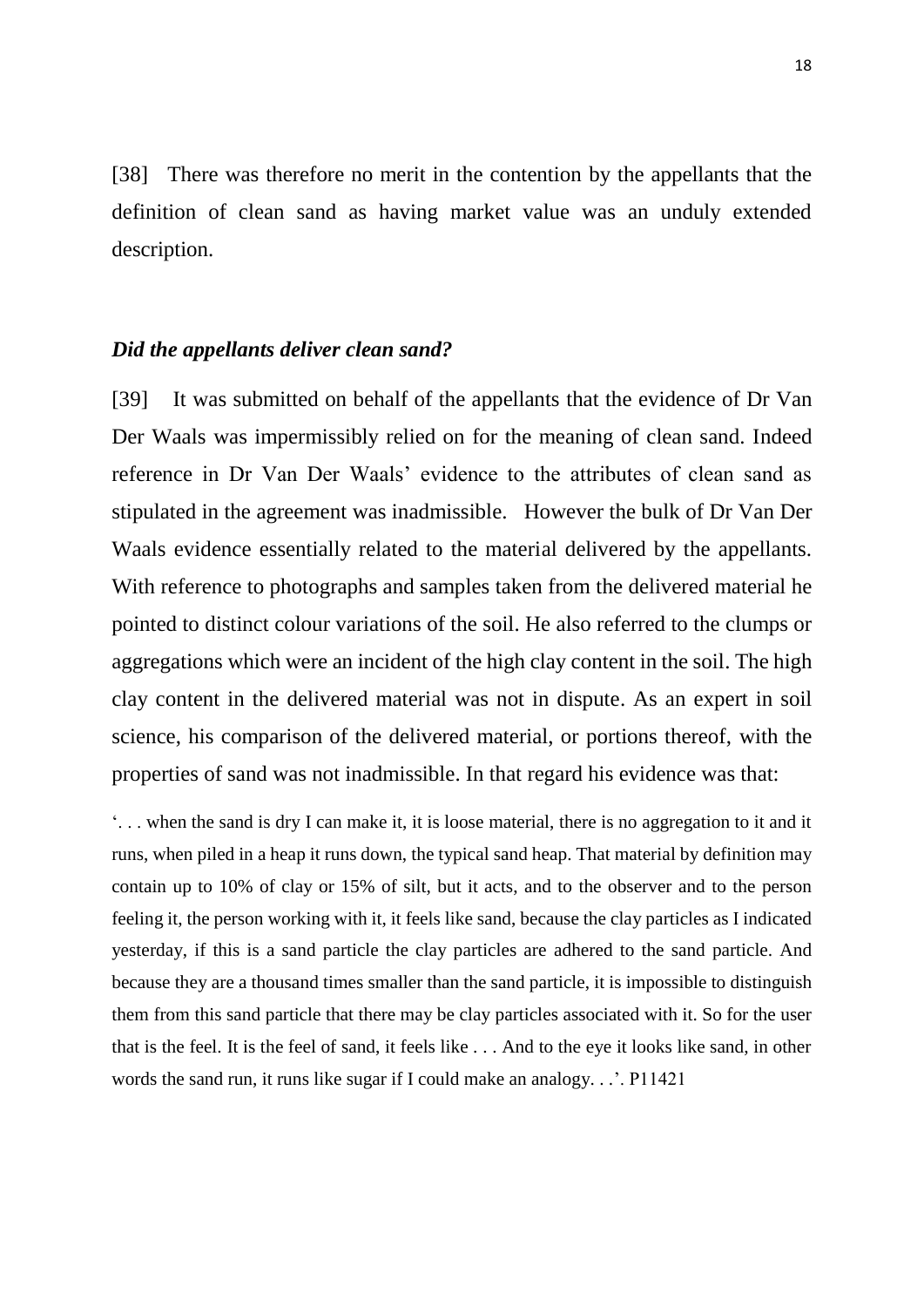[40] Dr Van Der Waals' expertise to testify on the quality of the delivered material and its possible use in the construction industry was sufficiently established with reference to his extensive experience in working with engineers in the building industry. His opinion that the tendered material or portions thereof could not be used for construction was admissible. The results of the tests done on the delivered material showed that it could not be used in the building industry. <sup>18</sup> Dr Van der Waals' evidence that cracks in a building are often an effect of using inconsistently constituted sand in the construction thereof illustrated the importance of homogeneity in the constitution of building sand.

[41] The criticism of Dr Van der Waals' methodology of random sampling as not comprehensive was not justified. The tests conducted by him at a University of Pretoria laboratory on the samples obtained by him were not faulted. It was submitted on behalf of the appellants that at 86% sand, 4.16% silt and 9.66% clay, the average results of the tests done place the delivered material within the limits of acceptable soil constitution for sand. However, Dr Van Der Waals' explanation that the use of averages was unscientific was not disputed. In any event, it was common cause on the evidence that the material delivered was largely lumpy loamy sand. Indeed, in the photographs which formed part of the record, the inconsistency in colour and constitution of the material delivered by the appellants were visible.

[42] Mr Jeffery whose area of expertise was civil engineering, could not validly impugn the conclusions drawn by Dr Van Der Waals from his laboratory tests and the methodology used. Moreover Mr Jeffery's own opinion that the clay

<sup>&</sup>lt;sup>18</sup> There were indications that some of the material could be of use in some applications in the building industry. However these results emanated from tests done by RadioLab which were shown to be unreliable.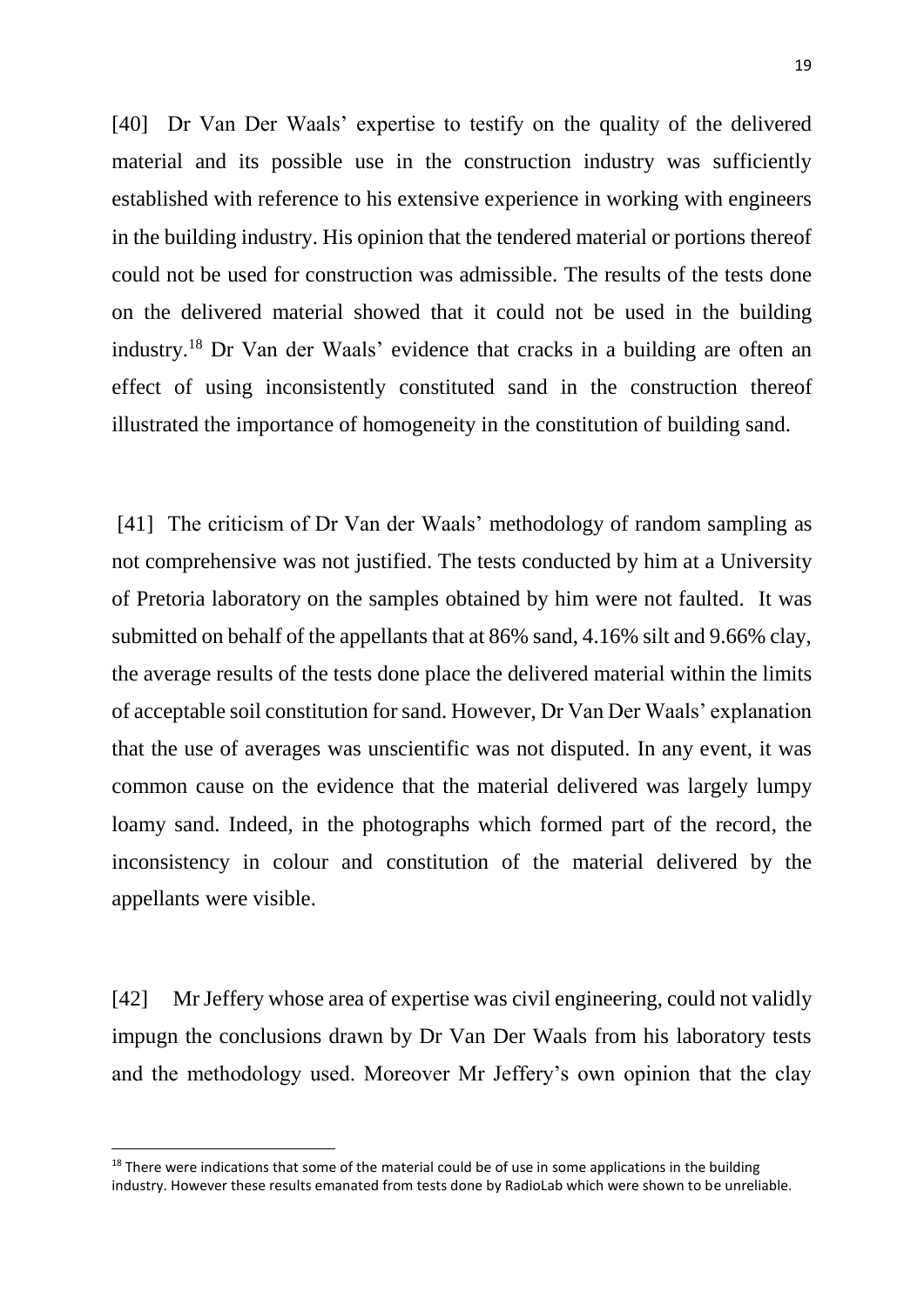content in the delivered material was acceptable for the material to qualify as sand was drawn from the discredited RadioLab tests.

[43] Part of Mr Jeffrey's criticism of Dr Van der Waals' methodology was that it was not prescribed by the South African National Standards (SANS). Yet the RadioLab tests were not conducted in conformity with the SANS prescriptions. Only ten percent of the number of samples prescribed by SANS were taken, because RadioLab wanted to save costs. During the cross-examination of Mr Juckers, the operational director at RadioLab, it was shown that a set of test results which were unfavourable to the appellants had never been discovered by the appellants. They only surfaced because Mr Juckers took the wrong file into the witness box. Furthermore Mr Juckers had instructed that the plasticity index results of the tests, which showed the high clay content in the tested material, be removed, thus altering the overall results of the tests. Other respects in which the RadioLab test were unreliable included errors in recording the readings of the hydrometer tests.

[44] The appellants did not discount the inconsistent constitution of the material delivered by them. The essence of their case was that the loamy sand delivered was suitable for rehabilitation of Portion 3 and therefore they had fulfilled their obligation in delivering clean sand. That argument was then modified to the effect that the material delivered could be used in the building industry based on the RadioLab results. The court a quo found the evidence relied upon by the appellants was unreliable. There is no basis for us to upset that finding.

[45] Consequently the conclusion by the court a quo that the appellants had failed to deliver clean sand as provided in the settlement agreement was correct.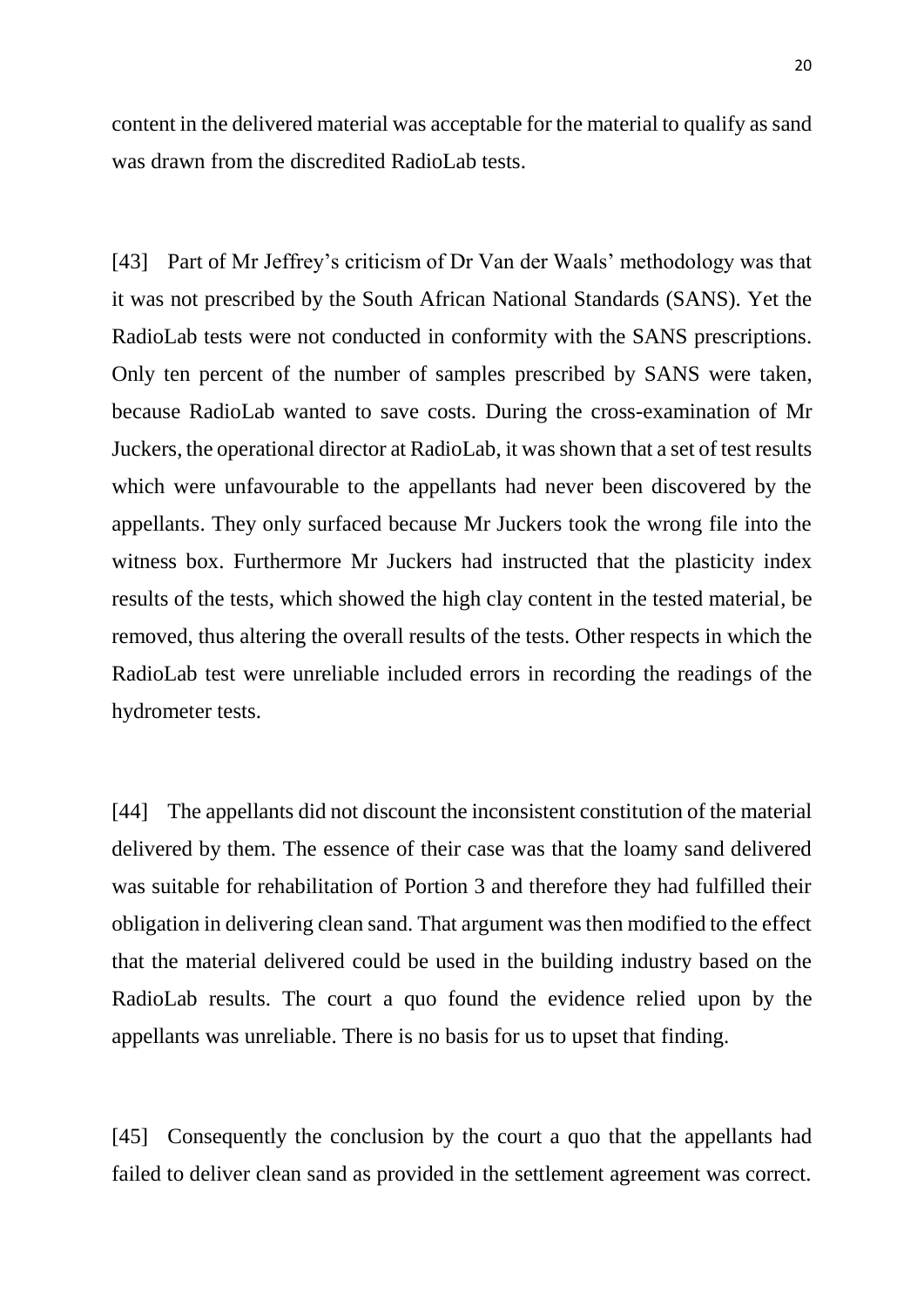A material breach of the agreement had thus been established. That being the case, it was not necessary to determine whether the delivered material was stockpiled as provided in the agreement and whether it was delivered within the specified six months period.

# *The quantum of the respondents' claim*

[46] Exercising its discretion the court a quo considered Mr Fourie's evidence on this issue. Mr Tertius Bothma also had extensive experience in the business of supply of sand to the building industry. The court a quo awarded compensatory damages against the appellants at R150.00 per  $m<sup>3</sup>$ . It was submitted on behalf of the appellants that the court a quo failed to consider the difference in the evidence relating to price and in accepting Mr Bothma's price of  $R150$  per m<sup>3</sup> of building sand when Mr Fourie had distinguished between the price of plaster sand  $(R150.00 \text{ per m}^3)$  and building sand  $(R125.00 \text{ per m}^3)$ . The argument was that that it was never the respondents' case that the appellants were to deliver plaster sand to them.

[47] It is trite that damages awarded in breach of contract are intended to place the plaintiff in the same position she would have been if the contract had been properly performed.<sup>19</sup> In this case, if the appellants had not breached their obligations under the settlement agreement the respondents would have been able to sell the sand delivered to them at their normal price. On Mr Bothma's evidence they would have sold the sand for  $R150.00$  per  $m<sup>3</sup>$ . The fact that another sand supplier, such as Mr Fourie, would have sold it for  $R25.00$  less per  $m<sup>3</sup>$  does not render the respondents' price unreasonable. There can be no argument that the

<sup>&</sup>lt;sup>19</sup> Bradfield; *supra*; at 642 (including the authorities cited therein).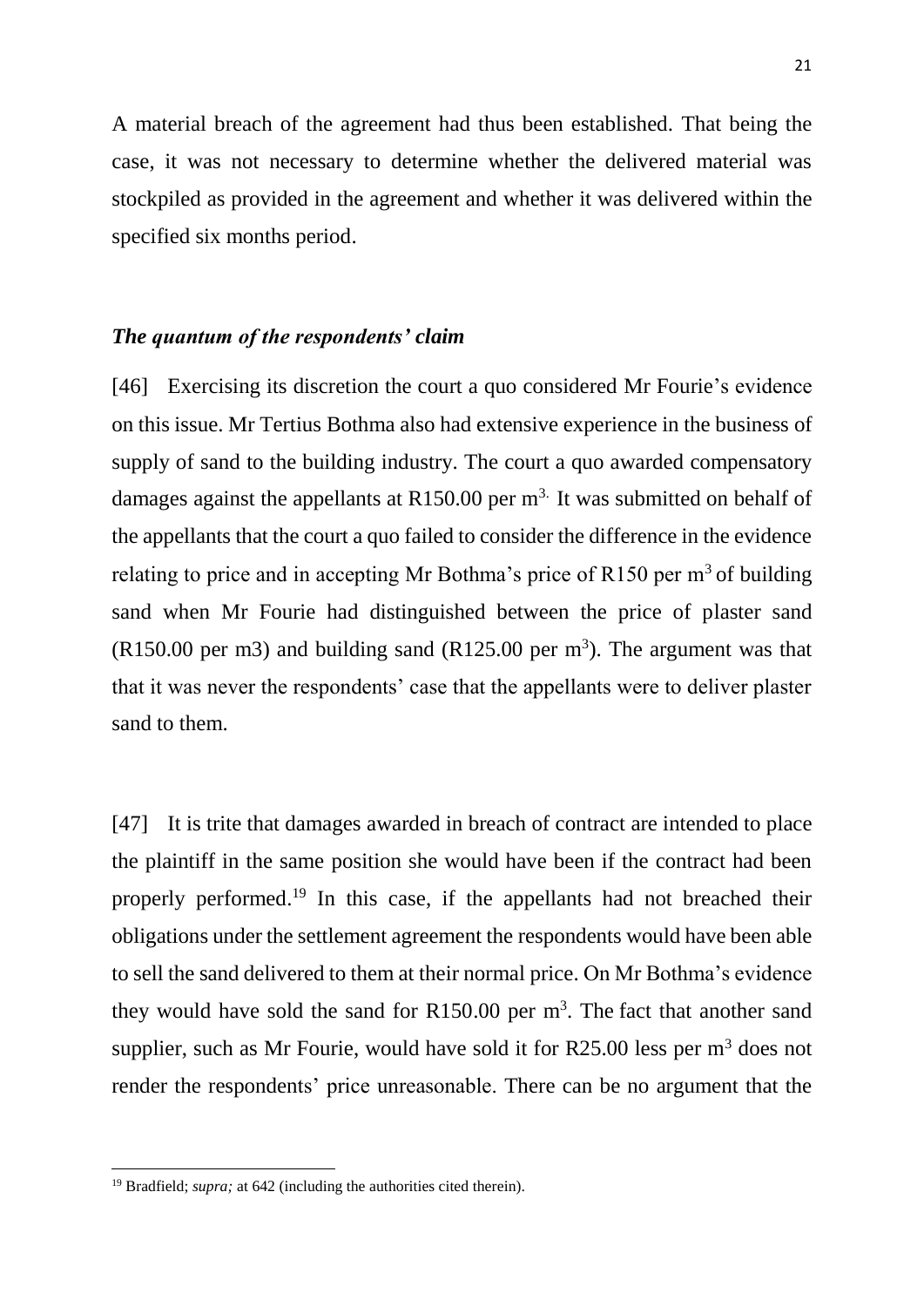respondents were over-compensated. There is therefore no valid basis to interfere with the conclusions reached by the court a quo.

[48] For these reasons the appeal is dismissed with costs including the costs of two counsel.

denny \_\_\_\_\_\_\_\_\_\_\_\_\_\_\_\_\_\_\_\_\_\_\_\_

N DAMBUZA JUDGE OF APPEAL